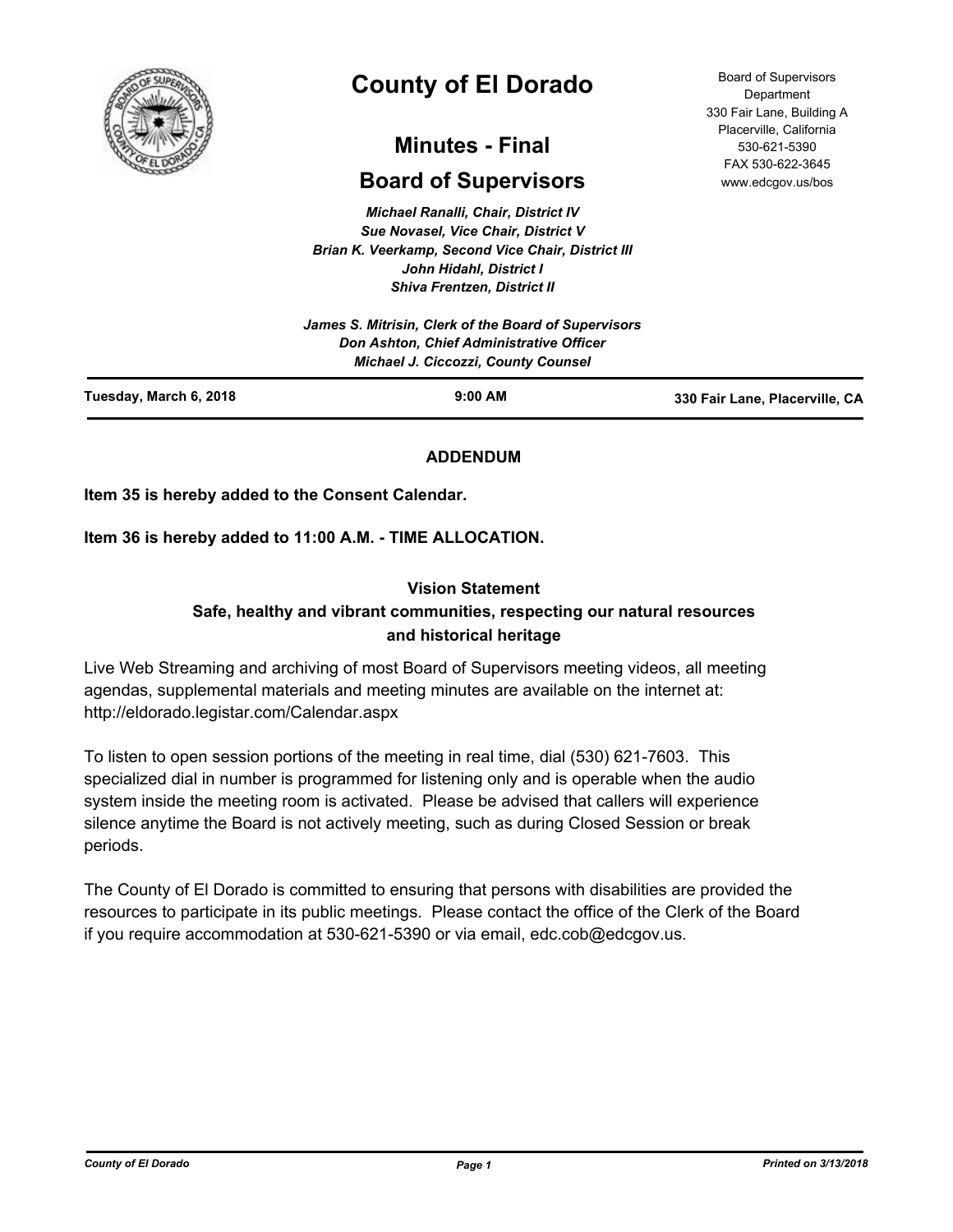#### **Board of Supervisors Minutes - Final March 6, 2018**

The Board of Supervisors is concerned that written information submitted to the Board the day of the Board meeting may not receive the attention it deserves. The Board Clerk cannot guarantee that any FAX, email, or mail received the day of the meeting will be delivered to the Board prior to action on the subject matter.

The Board meets simultaneously as the Board of Supervisors and the Board of Directors of the Air Quality Management District, In-Home Supportive Services, Public Housing Authority, Redevelopment Agency and other Special Districts.

For Purposes of the Brown Act § 54954.2 (a), the numbered items on this Agenda give a brief description of each item of business to be transacted or discussed. Recommendations of the staff, as shown, do not prevent the Board from taking other action.

Materials related to an item on this Agenda submitted to the Board of Supervisors after distribution of the agenda packet are available for inspection during normal business hours in the public viewing packet located in Building A, 330 Fair Lane, Placerville or in the Board Clerk's Office located at the same address. Such documents are also available on the Board of Supervisors' Meeting Agenda webpage subject to staff's ability to post the documents before the meeting.

# **PROTOCOLS FOR PUBLIC COMMENT**

Public comment will be received at designated periods as called by the Board Chair.

Public comment on items scheduled for Closed Session will be received before the Board recesses to Closed Session.

Except with the consent of the Board, individuals shall be allowed to speak to an item only once.

On December 5, 2017 the Board adopted the following protocol relative to public comment periods:

Time for public input will be provided at every Board of Supervisors meeting. Individuals will have three minutes to address the Board. Individuals authorized by organizations will have three minutes to present organizational positions and perspectives and may request additional time, up to five minutes. At the discretion of the Board, time to speak by any individual may be extended.

A total of 20 minutes will be allocated for public comment during Open Forum and for each agenda item to be discussed. Public comment on certain agenda items designated and approved by the Board may be treated differently with specific time limits per speaker or a limit on the total amount of time designated for public comment. It is the intent of the Board that quasi-judicial matters have additional flexibility depending upon the nature of the issue.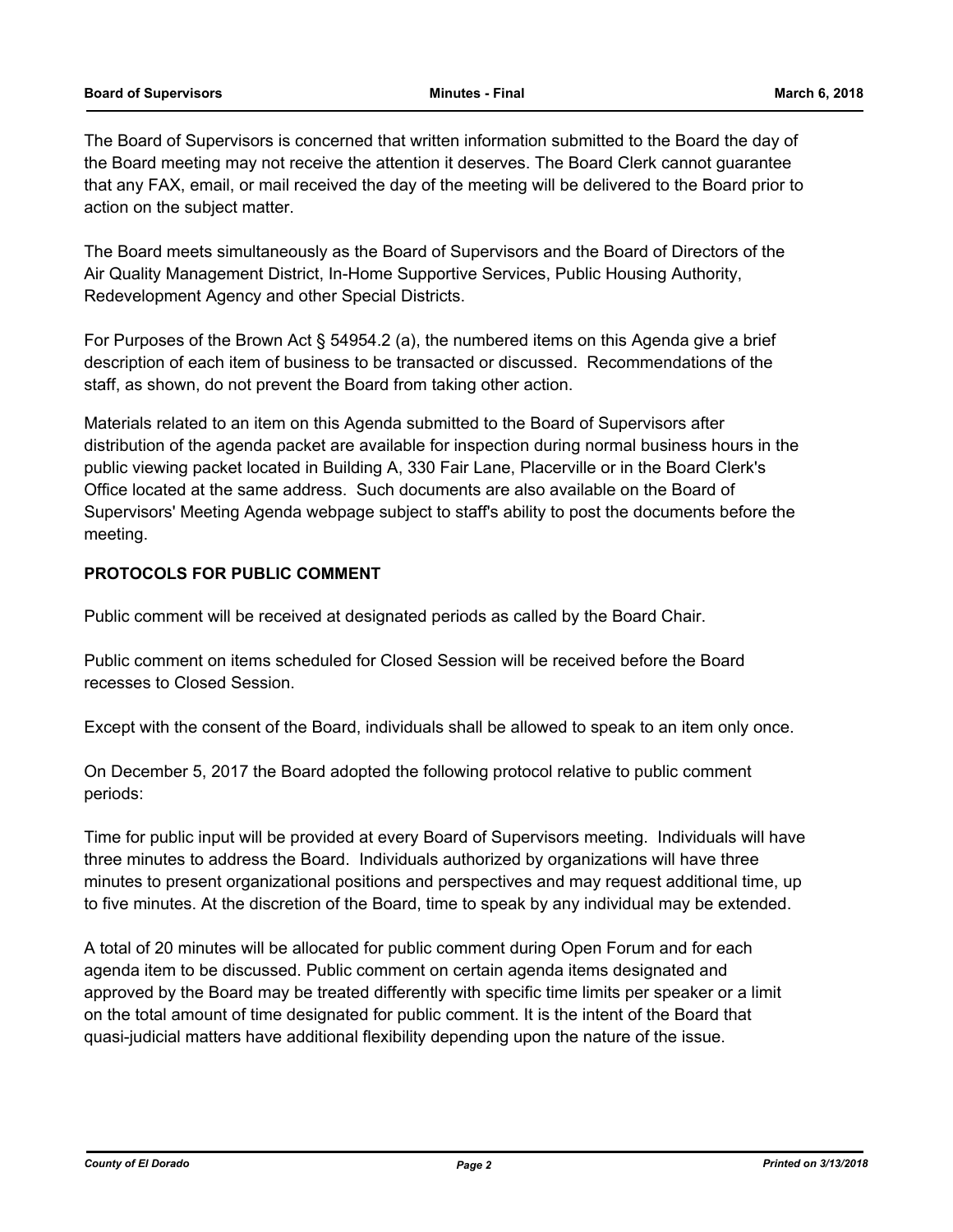Individual Board members may ask clarifying questions but will not engage in substantive dialogue with persons providing input to the Board.

If a person providing input to the Board creates a disruption by refusing to follow Board guidelines, the Chair of the Board may take the following actions.

Step 1. Request the person adhere to Board guidelines. If the person refuses, the Chair may ask the Clerk to turn off the speaker's microphone.

Step 2. If the disruption continues, the Chair may order a recess of the Board meeting.

Step 3. If the disruption continues, the Chair may order the removal of the person from the Board meeting.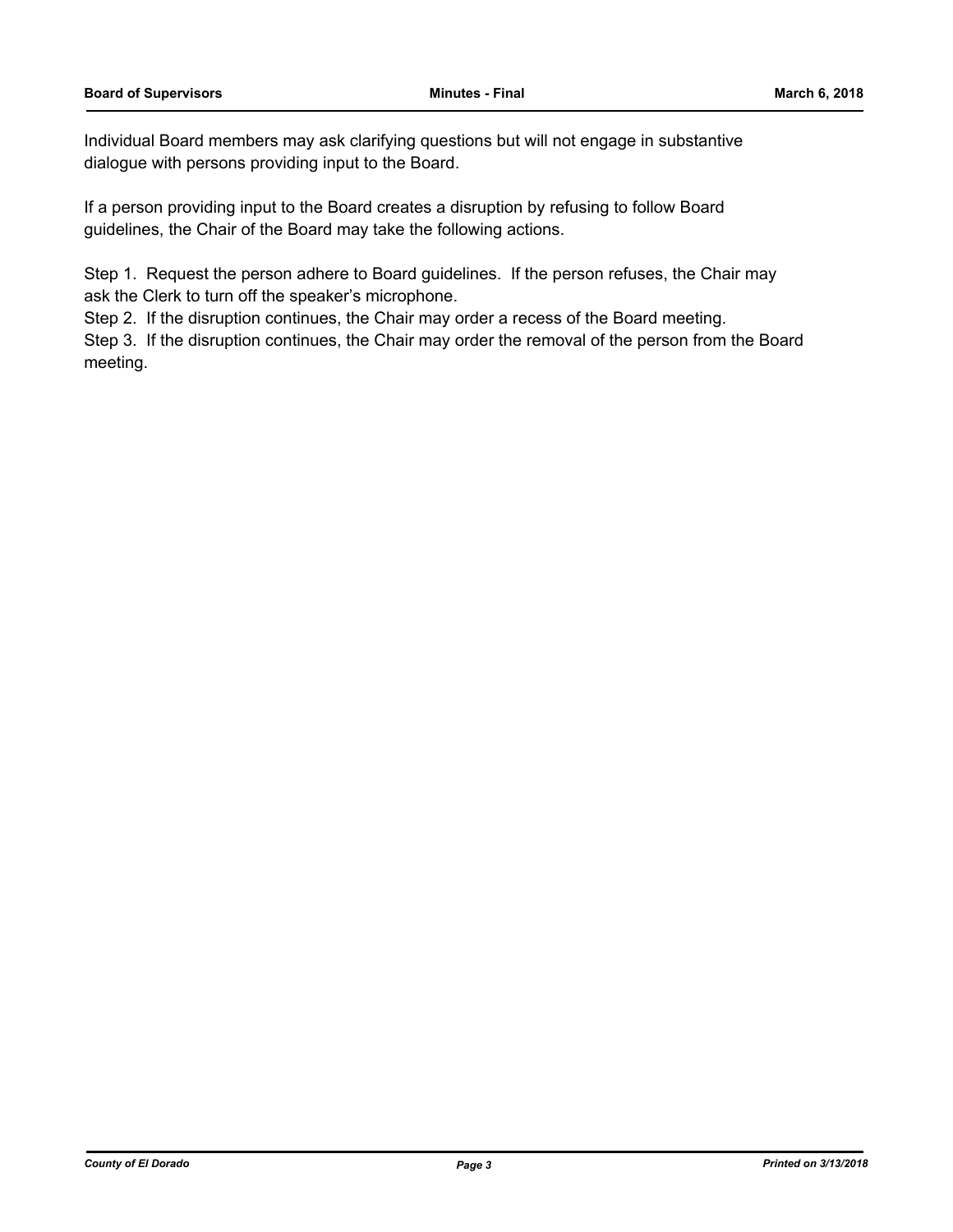# **9:00 A.M. - CALLED TO ORDER**

Present: 5 - Supervisor Veerkamp, Supervisor Frentzen, Supervisor Ranalli, Supervisor Novasel and Supervisor Hidahl

## **INVOCATION AND PLEDGE OF ALLEGIANCE TO THE FLAG**

**Pastor Craig Klatt of the Camino Adventist Church gave the Invocation. Supervior Novasel led the Pledge of Allegiance to the Flag.**

#### **ADOPTION OF THE AGENDA AND APPROVAL OF CONSENT CALENDAR**

**A motion was made by Supervisor Hidahl, seconded by Supervisor Frentzen to Adopt the Agenda and Approve the Consent Calender with no changes.**

**Yes:** 5 - Veerkamp, Frentzen, Ranalli, Novasel and Hidahl

The Board may make any necessary additions, deletions or corrections to the agenda including moving items to or from the Consent Calendar and adopt the agenda and the Consent Calendar with one single vote. A Board member may request an item be removed from the Consent Calendar for discussion and separate Board action. At the appropriate time as called by the Board Chair, members of the public may make a comment on matters on the Consent Calendar prior to Board action.

#### **OPEN FORUM**

*Public Comment: B. Miser, Christine*

Open Forum is an opportunity for members of the public to address the Board of Supervisors on subject matter that is not on their meeting agenda and within their jurisdiction. Public comments during Open Forum are limited to three minutes per person. Individuals authorized by organizations will have three minutes to present organizational positions and perspectives and may request additional time, up to five minutes. The total amount of time reserved for Open Forum is 20 Minutes.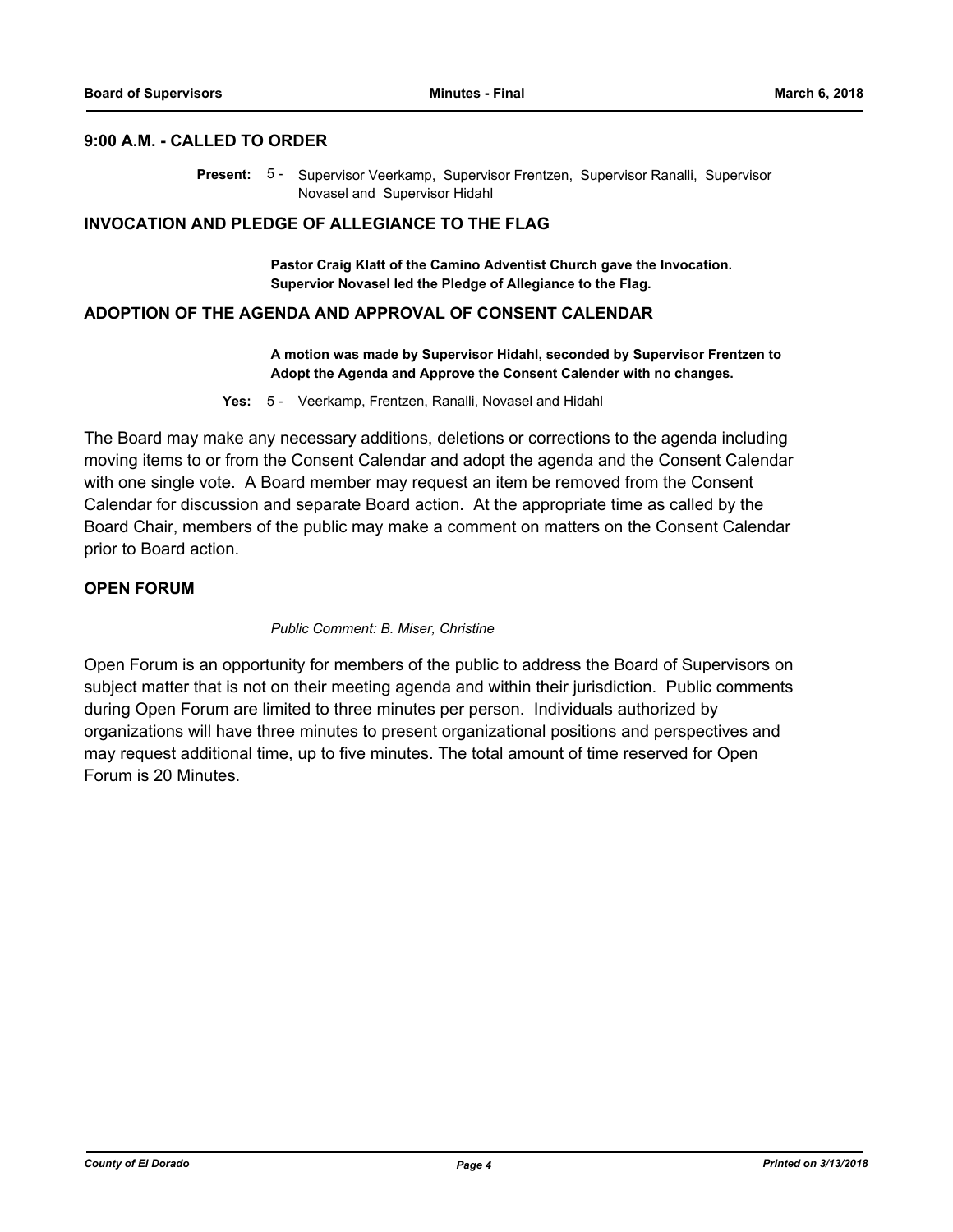# **CONSENT CALENDAR**

**1.** [18-0299](http://eldorado.legistar.com/gateway.aspx?m=l&id=/matter.aspx?key=23642) Clerk of the Board recommending the Board approve the Minutes from the regular meeting of the Board of Supervisors on February 13, 2018.

**This matter was Approved on the Consent Calendar.**

# **GENERAL GOVERNMENT - CONSENT ITEMS**

**2.** [18-0259](http://eldorado.legistar.com/gateway.aspx?m=l&id=/matter.aspx?key=23602) The Auditor-Controller recommends the Board adopt and authorize the Chair to sign Resolution **025-2018** authorizing the transfer of \$26,656.59 in expired unclaimed property tax refunds to the county general fund in accordance with Revenue and Taxation Code (RTC) §5102.

**Resolution 025-2018 was Adopted upon Approval of the Consent Calendar.**

**3.** [18-0235](http://eldorado.legistar.com/gateway.aspx?m=l&id=/matter.aspx?key=23577) Clerk of the Board, based upon the recommendation of the El Dorado County Child Abuse Prevention Council, recommending the Board make the following reappointments to the El Dorado County Child Abuse Prevention Council: Reappoint Sheryce Allendorf, Community Based Organization Member, Term Expiration 1/1/2020; and Reappoint Carolyn Barla, Community Based Organization Member, Term Expiration 1/1/2020.

**This matter was Approved on the Consent Calendar.**

**4.** [18-0249](http://eldorado.legistar.com/gateway.aspx?m=l&id=/matter.aspx?key=23592) Clerk of the Board, Chief Administrative Office, and Library Department recommending the Board adopt revisions to Board Policy F-8 County Display Cases & Exhibits in support of Strategic Plan Good Governance Goal - Objective 2.2.

**This matter was Approved on the Consent Calendar.**

**5.** [18-0251](http://eldorado.legistar.com/gateway.aspx?m=l&id=/matter.aspx?key=23594) Human Resources Department recommending the Board approve and authorize the Chair to sign Resolution **022-2018** to retroactively change the bargaining unit of:

> 1) One (1.0) Senior Office Assistant position in the Chief Administrative Office, Economic Development Division from GE (Local 1) to CO (Confidential); and

2) One (1.0) Executive Secretary-Law Justice position in the Public Defender's Office from GE to CO.

**Resolution 022-2018 was Adopted upon Approval of the Consent Calendar.**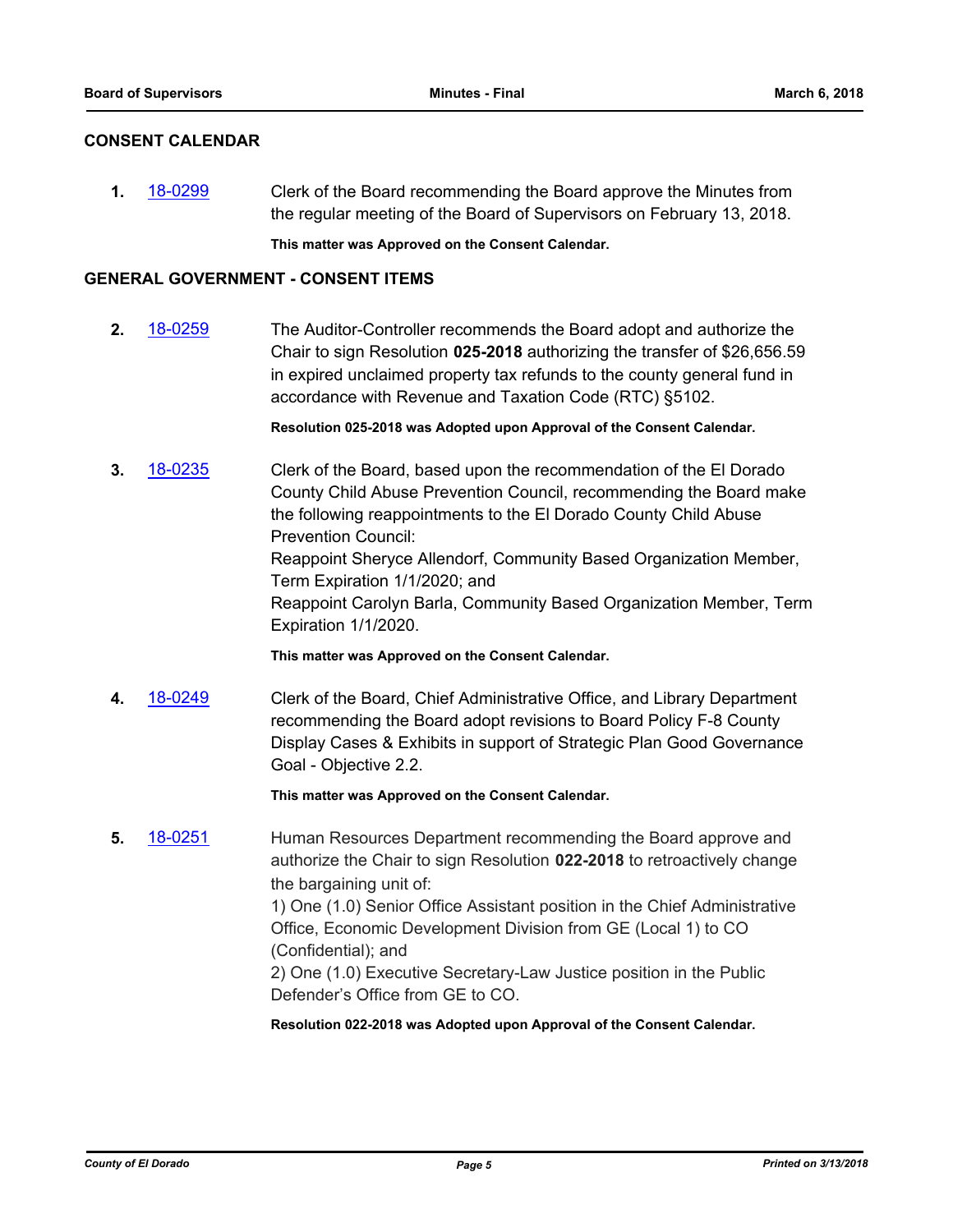**6.** [18-0300](http://eldorado.legistar.com/gateway.aspx?m=l&id=/matter.aspx?key=23643) Human Resources Department recommending the Board approve and authorize the Chair to sign Resolution **023-2018** to: 1) Amend the Salary Schedule effective the first pay period following approval for the classifications Administrative Analyst I, Administrative Analyst II, and Sr. Administrative Analyst; and 2) Change the bargaining unit of the three classifications from MA (El Dorado County Managers' Association) to Local 1-PL (El Dorado County Employees' Association).

# **FUNDING:** N/A

**Resolution 023-2018 was Adopted upon Approval of the Consent Calendar.**

**7.** [18-0301](http://eldorado.legistar.com/gateway.aspx?m=l&id=/matter.aspx?key=23644) Human Resources Department recommending the Board approve the insertion of a minimum qualification substitution pattern to the existing Deputy Probation Officer I/II - Institutions classification specification.

# **FUNDING**: N/A

**This matter was Approved on the Consent Calendar.**

**8.** [18-0302](http://eldorado.legistar.com/gateway.aspx?m=l&id=/matter.aspx?key=23645) Human Resources Department recommending the Board approve and adopt the newly revised Park Operations Assistant classification specification.

# **FUNDING:** N/A

**This matter was Approved on the Consent Calendar.**

**9.** [18-0250](http://eldorado.legistar.com/gateway.aspx?m=l&id=/matter.aspx?key=23593) Human Resources Department recommending the Board adopt the Telework Policy.

#### **FUNDING:** N/A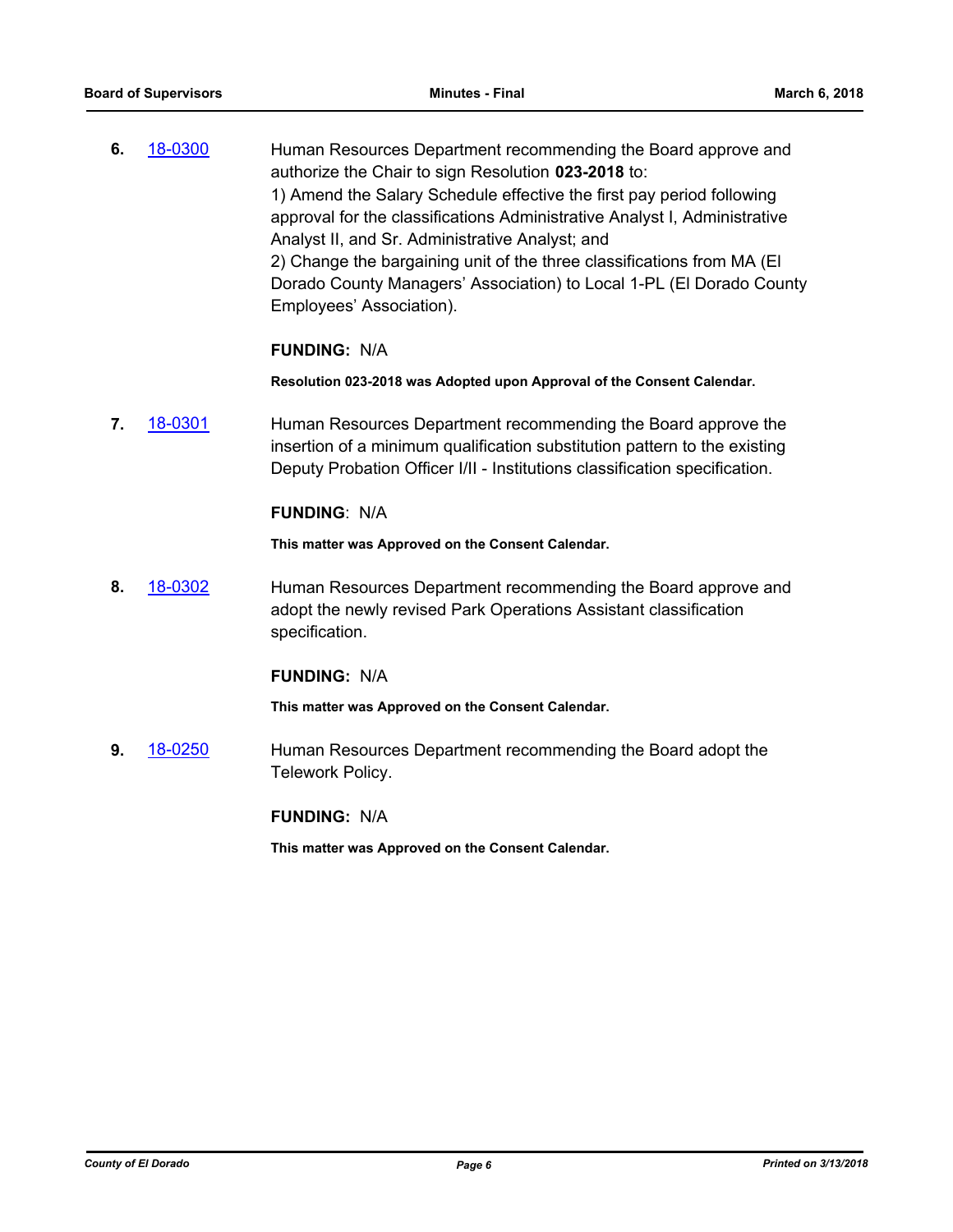**10.** [18-0246](http://eldorado.legistar.com/gateway.aspx?m=l&id=/matter.aspx?key=23589) Recorder-Clerk recommending the Board consider the following: 1) Authorize the Recorder-Clerk to negotiate a three (3) year Agreement for Services with SouthTech Systems for the provision of a replacement Document Recording and Clerk Management System for a one time not to exceed amount of \$256,962 plus applicable taxes, one-time SQL server licenses not to exceed \$20,000 plus applicable taxes, and annual maintenance and support not to exceed \$46,260 per year; and 2) Authorize the Purchasing Agent or their designee to execute said Agreement, contingent upon Counsel and Risk Management review.

**FUNDING:** Recorder-Clerk Special Revenue Funds.

**This matter was Approved on the Consent Calendar.**

- **11.** [18-0238](http://eldorado.legistar.com/gateway.aspx?m=l&id=/matter.aspx?key=23580) Supervisor Novasel recommending the Board take the following action regarding the District 5 representative on the Community and Economic Development Advisory Committee:
	- 1) Accept with thanks the resignation of David Orr; and
	- 2) Appoint Leon Abravanel Term Expiration 1/1/2019.

**This matter was Approved on the Consent Calendar.**

**12.** [18-0293](http://eldorado.legistar.com/gateway.aspx?m=l&id=/matter.aspx?key=23636) Supervisor Ranalli recommending the Board authorize the Chair to sign a Certificate of Commendation to recognize and congratulate Danny Sewell for attaining the rank of Eagle Scout.

**This matter was Approved on the Consent Calendar.**

**13.** [18-0328](http://eldorado.legistar.com/gateway.aspx?m=l&id=/matter.aspx?key=23671) Supervisor Ranalli recommending the Board approve the appointment of Tim Page to serve as the District IV alternate member on the Veterans Affairs Commission. Term to expire on January 1, 2019.

**This matter was Approved on the Consent Calendar.**

**14.** [16-0305](http://eldorado.legistar.com/gateway.aspx?m=l&id=/matter.aspx?key=20961) Supervisor Ranalli recommending the Board find that a state of emergency continues to exist in El Dorado County as a result of unprecedented tree mortality due to drought conditions and related bark beetle infestations. (Cont. 2/13/18, Item 9)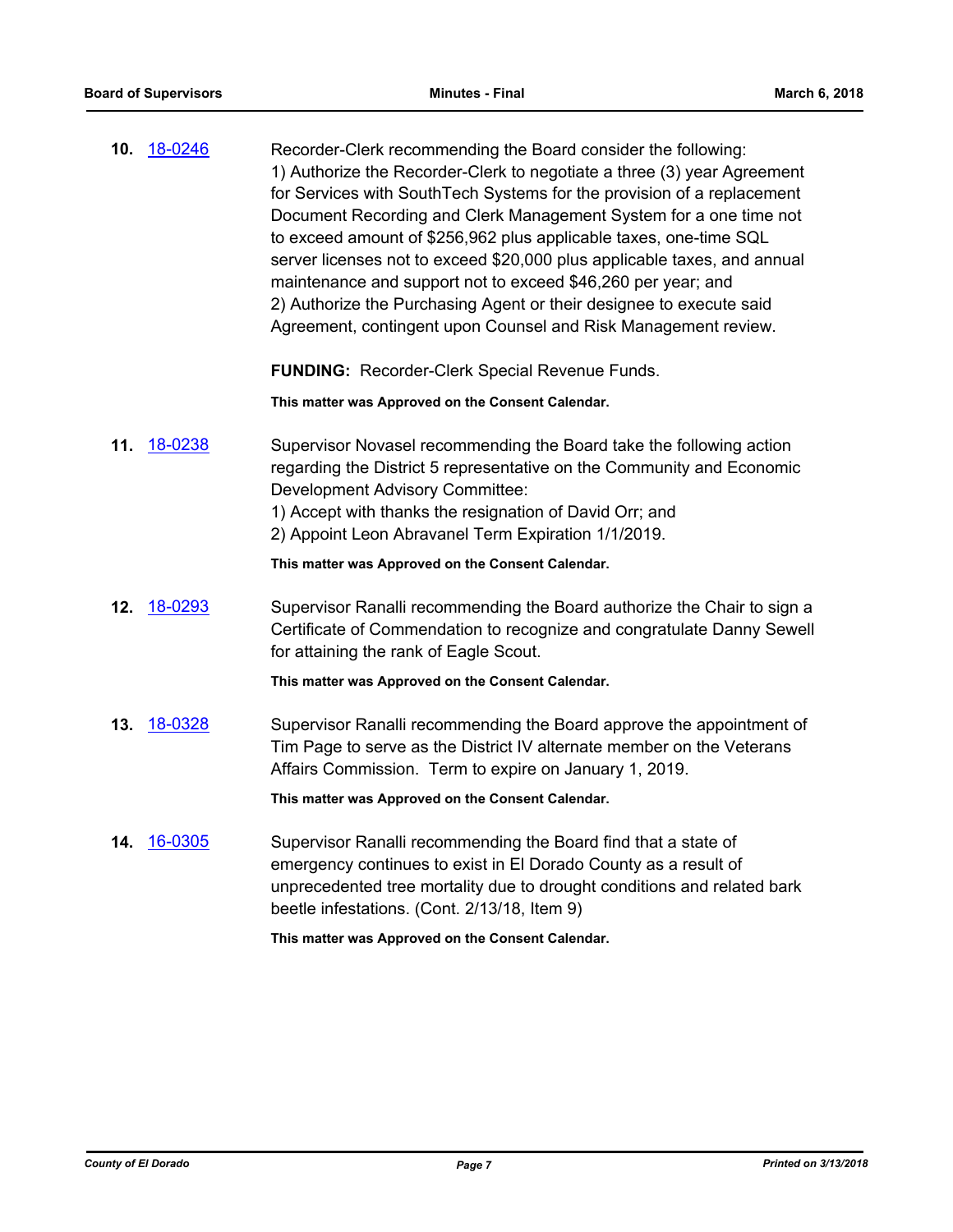# **HEALTH AND HUMAN SERVICES - CONSENT ITEMS**

| 15. | 18-0331     | Health and Human Services Agency recommending the Board adopt and<br>authorize the Chair to sign Resolution 024-2018, thereby adding one<br>Administrative Technician allocation with a Confidential designation, and<br>deleting one vacant Executive Assistant allocation.                                                                                                                                                                                                                                                                                                                                                                                                  |
|-----|-------------|-------------------------------------------------------------------------------------------------------------------------------------------------------------------------------------------------------------------------------------------------------------------------------------------------------------------------------------------------------------------------------------------------------------------------------------------------------------------------------------------------------------------------------------------------------------------------------------------------------------------------------------------------------------------------------|
|     |             | <b>FUNDING:</b> Various Health and Human Services Agency funding<br>streams; Federal, State, and General Fund.                                                                                                                                                                                                                                                                                                                                                                                                                                                                                                                                                                |
|     |             | Resolution 024-2018 was Adopted upon Approval of the Consent Calendar.                                                                                                                                                                                                                                                                                                                                                                                                                                                                                                                                                                                                        |
|     | 16. 18-0120 | Health and Human Services Agency, recommending the Board:<br>1) Approve and authorize the Chair to sign Agreement for Services #632<br>with Only Kindness, Inc., for the provision of outreach and engagement<br>services for veterans and their families, for a term commencing upon<br>execution through June 30, 2020, with a maximum contractual obligation<br>of \$450,000; and<br>2) Authorize the Purchasing Agent, or their designee to execute further<br>documents relating to Agreement for Services #632, including<br>amendments which do not increase the maximum dollar amount or term of<br>the Agreement, and contingent upon approval by County Counsel and |

Risk Management.

**FUNDING:** Mental Health Services Act.

**This matter was Approved on the Consent Calendar.**

**17.** [18-0227](http://eldorado.legistar.com/gateway.aspx?m=l&id=/matter.aspx?key=23569) Health and Human Services Agency, recommending the Board approve and authorize the Chair to sign Memorandum of Understanding 248-M1810 with Area 4 Agency on Aging Joint Powers Authority, and San Joaquin County Department of Aging and Community Services, to serve as fiscal intermediary for the provision of education and counseling on the Health Insurance Counseling and Advocacy Program for Medicare Beneficiaries, for the term upon execution through June 30, 2023.

**FUNDING:** California Department of Aging.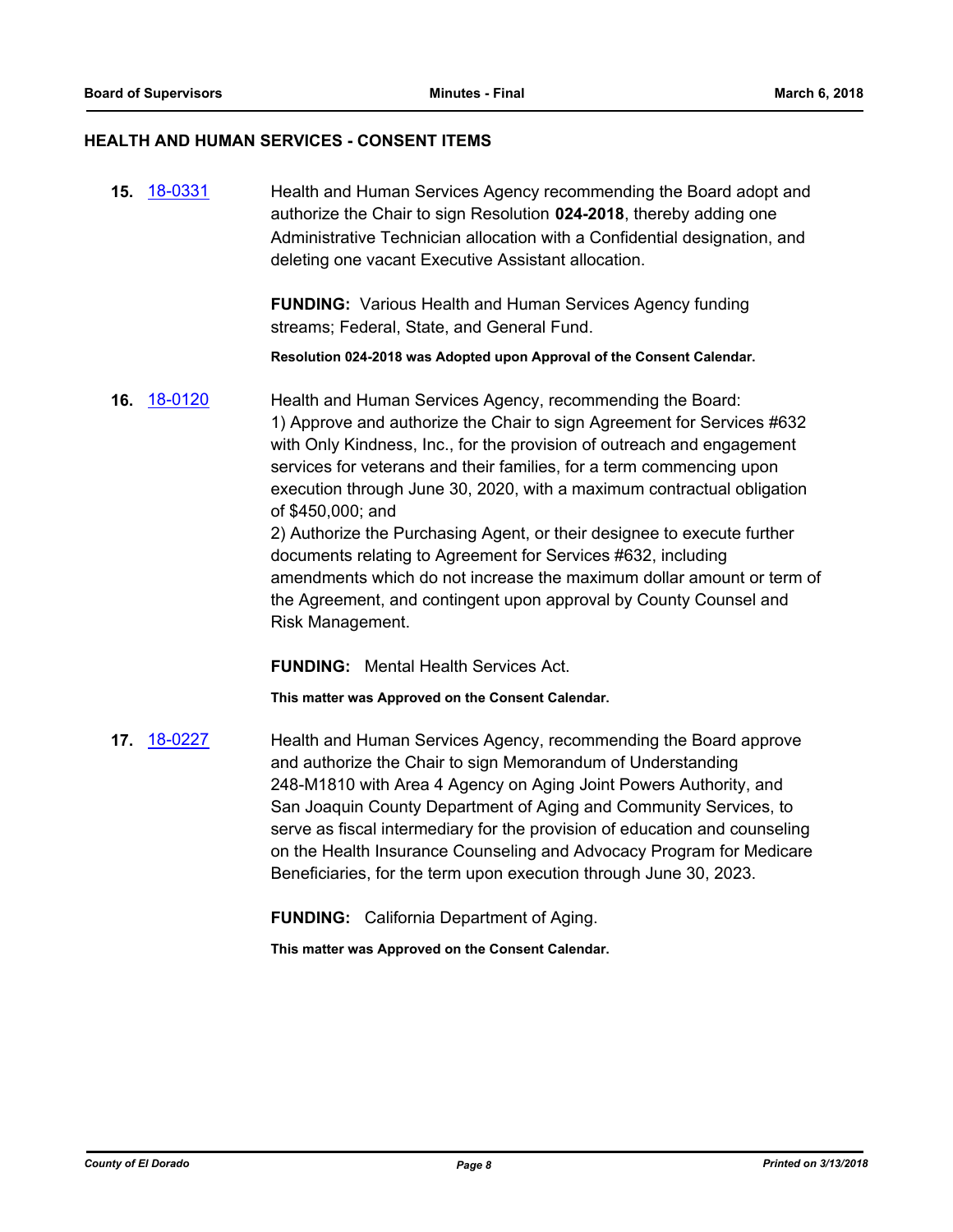**18.** [18-0228](http://eldorado.legistar.com/gateway.aspx?m=l&id=/matter.aspx?key=23570) Health and Human Services Agency, recommending the Board receive and file a report from Dr. Williams, Public Health Officer, regarding the cessation of County Public Health Laboratory services approved by the Board at the hearing held on March 21, 2017.

**FUNDING:** N/A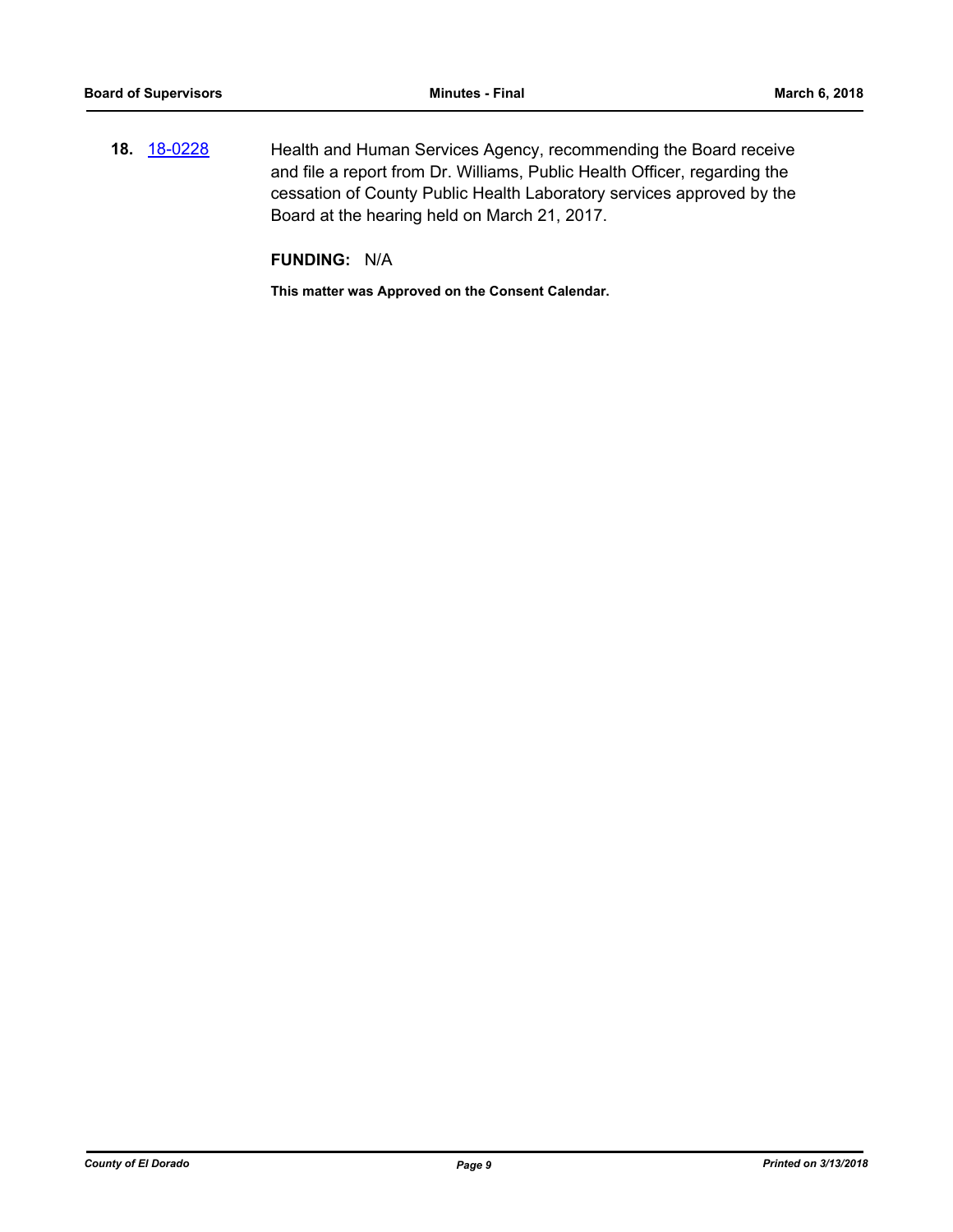#### **LAND USE AND DEVELOPMENT - CONSENT ITEMS**

**19.** [18-0127](http://eldorado.legistar.com/gateway.aspx?m=l&id=/matter.aspx?key=23469) Community Development Services, Department of Transportation and Human Resources, recommending the Board adopt and authorize the Chair to sign Resolution **026-2018**, amending the Authorized Personnel Allocation Resolution 109-2017, thereby deleting one vacant Sr. Engineering Technician allocation, one vacant Engineering Technician allocation, and one vacant Assistant in Civil Engineering (Limited Term) allocation and adding two Department Analyst I/II allocations and one Associate Civil Engineer allocation to the personnel allocations for the Department of Transportation, effective March 6, 2018.

> **FUNDING:** Various Department of Transportation funding streams. (Non-General Fund)

**Resolution 026-2018 was Adopted upon Approval of the Consent Calendar.**

**20.** [18-0150](http://eldorado.legistar.com/gateway.aspx?m=l&id=/matter.aspx?key=23492) Community Development Services, Department of Transportation, recommending the Board consider the following: 1) Approve and authorize the Chair to sign the Notice of Acceptance with Martin Brothers Construction, for the 2017 Tahoe Basin Pavement Rehabilitation Project, Contract PW 17-31187, CIP 49307, P&C 214-C1811; and 2) Approve and authorize the Clerk of the Board to release the Payment

and Performance Bonds to the Surety upon notification from the Department of Transportation, after the one-year guarantee period.

**FUNDING:** Local and State discretionary funding. (100%)

**This matter was Approved on the Consent Calendar.**

**21.** [18-0051](http://eldorado.legistar.com/gateway.aspx?m=l&id=/matter.aspx?key=23392) Community Development Services, Department of Transportation, recommending the Board approve and authorize the Director of Transportation to sign a Modification to the United States Forest Service Domestic Grant 13-DG-11051900-029 which will increase the current grant funding in the amount of \$275,000 from \$2,268,538 to \$2,543,538 for use on the Country Club Heights Erosion Control Project (CIP 95191).

**FUNDING:** United States Forest Service Grant Funds. (100% - Federal)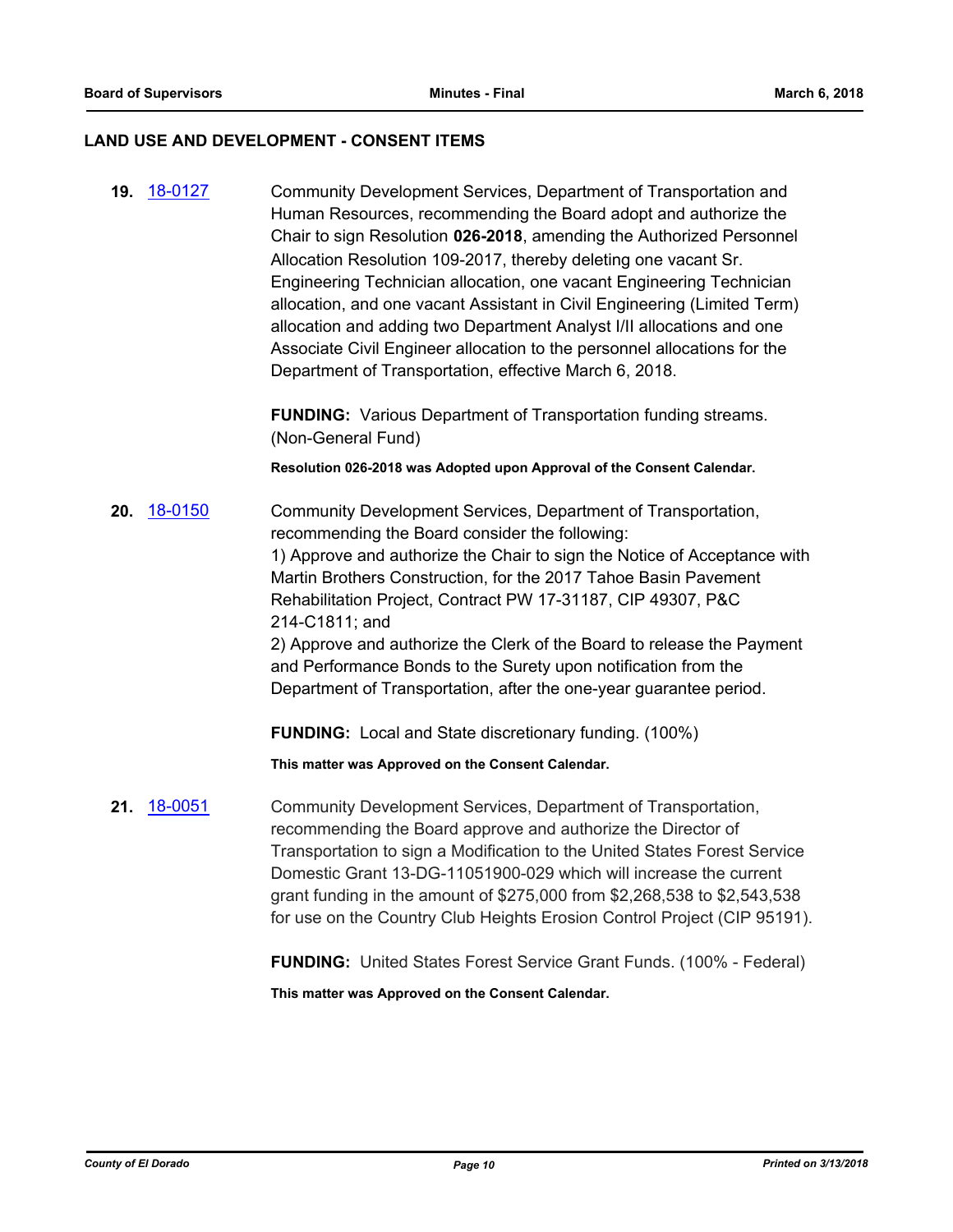| 22. <u>18-0017</u> | Community Development Services, Department of Transportation,        |
|--------------------|----------------------------------------------------------------------|
|                    | recommending the Board consider the following pertaining to the 2018 |
|                    | Elks Club Drive Emergency Road Repair Project, Contract PW           |
|                    | 17-31191, CIP 78725:                                                 |
|                    | 1) Approve and adopt the Plans and Contract Documents and authorize  |
|                    | the Chair to sign the Plans; and                                     |
|                    | 2) Authorize advertisement for construction bids.                    |
|                    |                                                                      |

**FUNDING:** FHWA (88.53% - Federal) and Local Discretionary Funds. (11.47% - Local)

**This matter was Approved on the Consent Calendar.**

**23.** [18-0204](http://eldorado.legistar.com/gateway.aspx?m=l&id=/matter.aspx?key=23546) Community Development Services, Department of Transportation, recommending the Board adopt and authorize the Chair to sign Resolution **021-2018** authorizing the Department of Transportation Director, or designee, the delegated authority to approve temporary road closures for utility and Capital Improvement Program projects.

# **FUNDING:** N/A

**Resolution 021-2018 was Adopted upon Approval of the Consent Calendar.**

**24.** [18-0168](http://eldorado.legistar.com/gateway.aspx?m=l&id=/matter.aspx?key=23510) Chief Administrative Office and Community Development Services, Planning and Building Department recommending the Board adopt and authorize the Chair to sign Personnel Allocation Resolution **020-2018**, thereby amending the current authorized personnel allocation to delete a vacant 1.0 full time equivalent (FTE) Office Assistant I/II allocation in Community Development Services, Administration and Finance and add a 1.0 FTE Development Technician I/II allocation to the Community Development Services, Planning and Building Department.

**FUNDING:** Building Permit Fees.

**Resolution 020-2018 was Adopted upon Approval of the Consent Calendar.**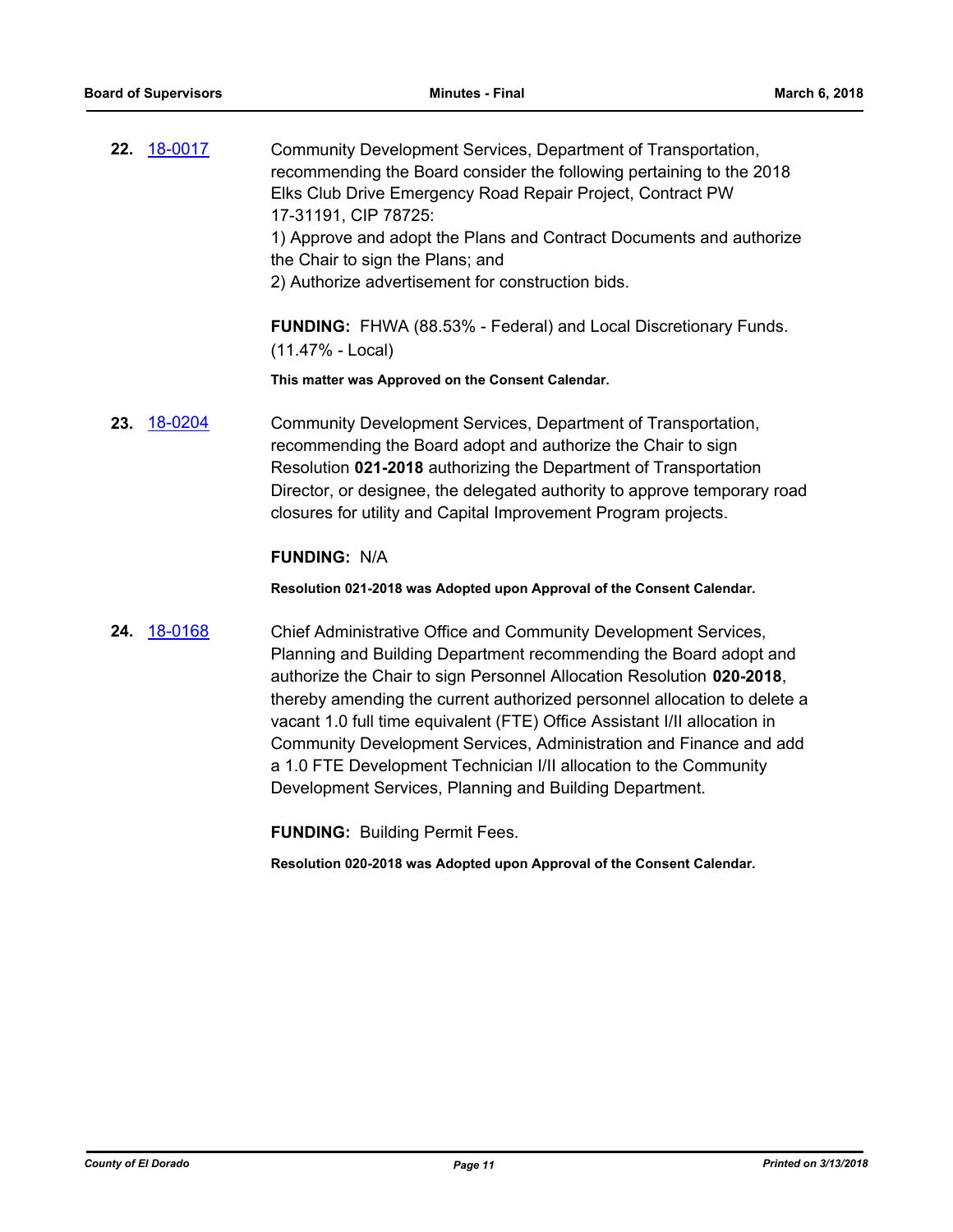**25.** [18-0287](http://eldorado.legistar.com/gateway.aspx?m=l&id=/matter.aspx?key=23630) Community Development Services, Planning and Building Department, submitting for approval of Final Map (TM06-1428-F-2) for Carson Creek Unit 2A, Phase 2, creating a total of 141 lots consisting of 139 residential lots and 2 lettered lots on property identified by Assessor's Parcel Number 117-680-05, located on the south side of Carson Crossing Drive on the west side of Palmdale Drive, in the El Dorado Hills area, and recommending the Board consider the following: 1) Approve the Final Map (TM06-1428-F-2) for Carson Creek Unit 2A, Phase 2 Subdivision; and 2) Approve and authorize the Chair to sign the Agreement to Make Subdivision Improvements. (Supervisorial District 2)

**FUNDING:** Developer funded subdivision improvements.

**This matter was Approved on the Consent Calendar.**

**26.** [18-0298](http://eldorado.legistar.com/gateway.aspx?m=l&id=/matter.aspx?key=23641) Community Development Services, Department of Transportation, recommending the Board consider the following pertaining to the Newtown Road Storm Damage Repair Project, Contract PW 17-31185, CIP 78706:

> 1) Approve and adopt the Plans and Contract Documents and authorize the Chair to sign the Plans; and

2) Authorize advertisement for construction bids.

**FUNDING:** Federal Highway Administration anticipated reimbursement (88.53%), California Disaster Assistance Act anticipated reimbursement (8.60%), Road Fund (2.87%)

**This matter was Approved on the Consent Calendar.**

# **END CONSENT CALENDAR**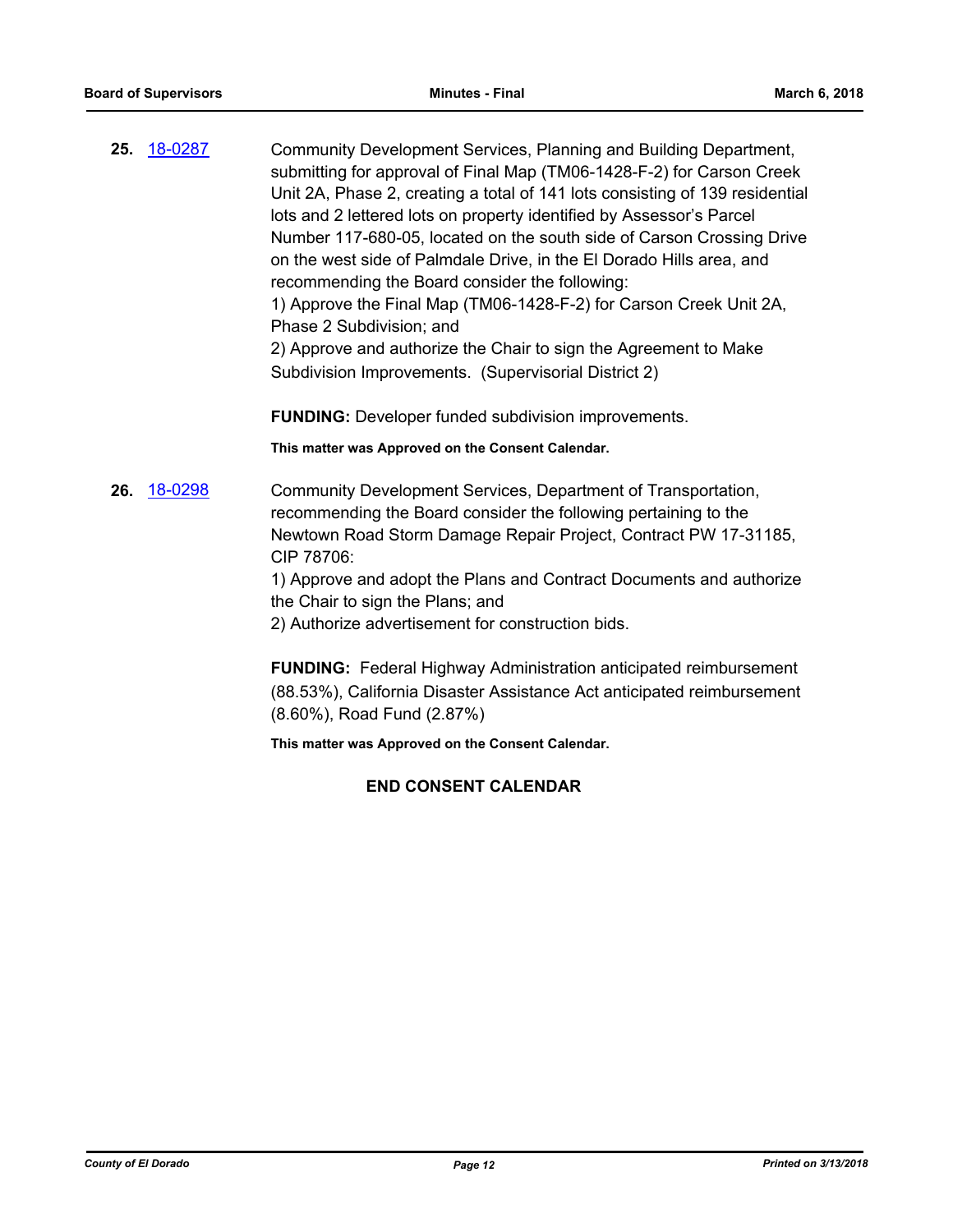# **DEPARTMENT MATTERS**

**27.** [18-0241](http://eldorado.legistar.com/gateway.aspx?m=l&id=/matter.aspx?key=23583) Treasurer-Tax Collector recommending the Board consider the following: 1) Approve the Introduction (First Reading) of Ordinance **5080** amending Title 5 - County Business License Ordinance of the El Dorado County Ordinance Code, Chapter 5.04 - General Provisions. 2) Waive full reading of the Ordinance, read by title only and continue this matter to March 13, 2018, for Final Passage (Second Reading). (Est. Time: 10 Min)

# **FUNDING:** N/A

**A motion was made by Supervisor Veerkamp, seconded by Supervisor Novasel to Approve this matter and Continue to March 13, 2018.**

- **Yes:** 5 Veerkamp, Frentzen, Ranalli, Novasel and Hidahl
- **28.** [18-0105](http://eldorado.legistar.com/gateway.aspx?m=l&id=/matter.aspx?key=23447) Chief Administrative Office recommending the Board receive informational presentations from the listed Departments as part of the preparation for the Fiscal Year 2018-19 Budget development process: 1) District Attorney;
	- 2) Agricultural Commissioner;
	- 3) Public Defender;
	- 4) Child Support Services; and

5) Chief Administrative Office - Administration & Wrap-up. (Est. Time: 2 Hr.)

**The Board received presentations from the District Attorney, Agricultural Commissioner, Public Defender, Child Support Services and Chief Administrative Office - Administration and Wrap-Up.**

**29.** [18-0292](http://eldorado.legistar.com/gateway.aspx?m=l&id=/matter.aspx?key=23635) Chief Administrative Office recommending the Board receive and file the attached Fiscal Year 2017-18 Mid-Year Budget Report, and approve the updated Board Policy B-1, Budget Control and Responsibility. (Est. Time: 30 Min.)

*Public Comment: K. Payne*

**A motion was made by Supervisor Veerkamp, seconded by Supervisor Frentzen to Approve this matter.**

**Yes:** 5 - Veerkamp, Frentzen, Ranalli, Novasel and Hidahl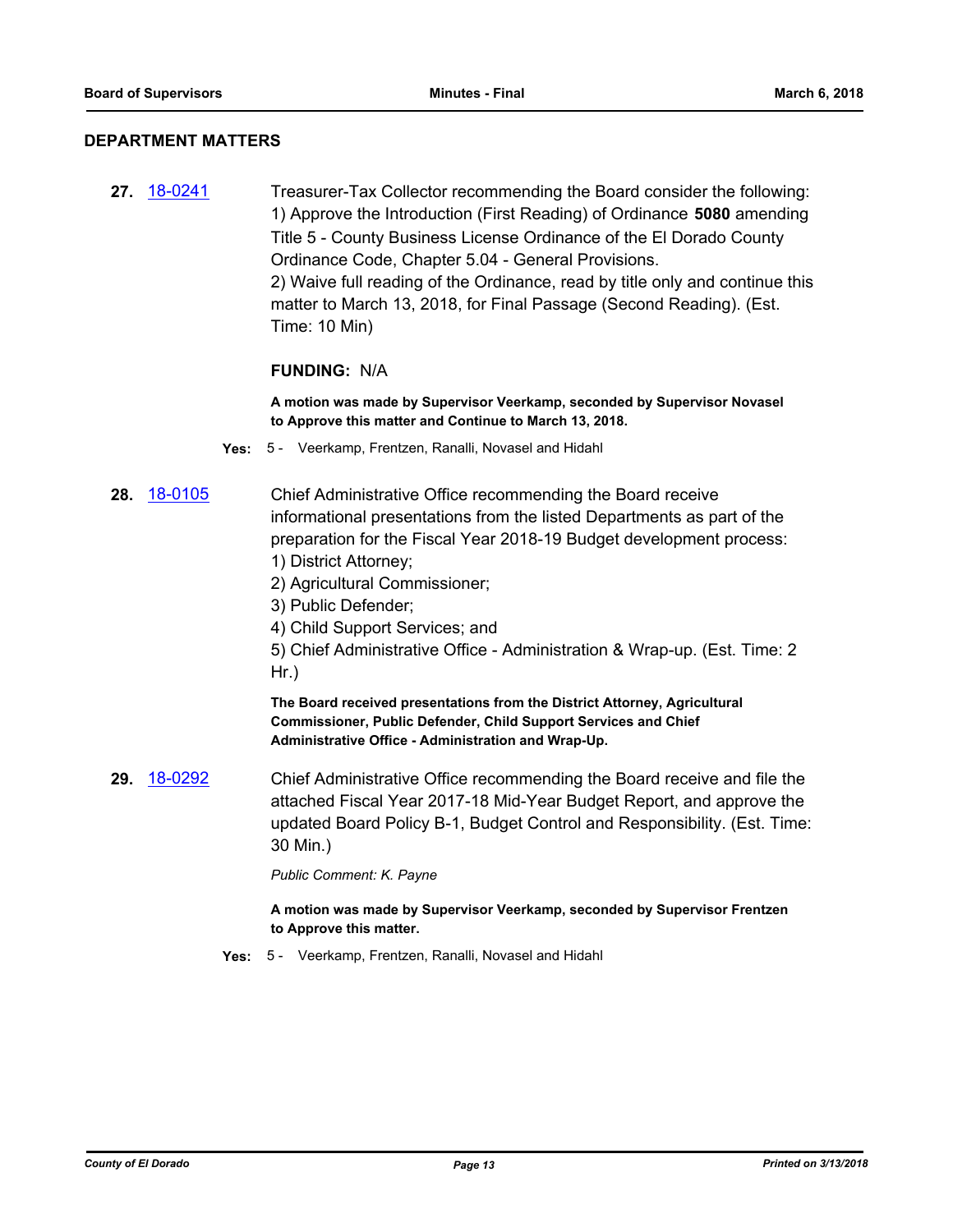# **11:00 A.M. - TIME ALLOCATION**

**30.** [18-0294](http://eldorado.legistar.com/gateway.aspx?m=l&id=/matter.aspx?key=23637) Supervisor Ranalli recommending Board:

1) Recognize California Highway Patrol Officer Ian Hoey for his dedication and extraordinary effort to establish partnerships, on behalf of the Placerville California Highway Patrol Office, with the numerous local government, education and non-profit organizations throughout the County of El Dorado in the establishment, support and participation in programs and events that serve to improve and protect the lives of all residents throughout the County of El Dorado; and

2) Authorize Chair to sign Proclamation to commend Officer Ian Hoey for his commitment to protect and serve the residents of the County of El Dorado. (Est. Time: 10 Min.)

*Public Comment: M. Alder, D. Gentry, R. Peshon, S. Wallace, G. Schwab, Representative of Divide Chamber of Commerce, C. Kendall, K. Greenwood, L. Simmons*

**Supervisor Ranalli read the Proclamation. A motion was made by Supervisor Ranalli, seconded by Supervisor Frentzen to Approve this matter.**

- **Yes:** 5 Veerkamp, Frentzen, Ranalli, Novasel and Hidahl
- **31.** [18-0283](http://eldorado.legistar.com/gateway.aspx?m=l&id=/matter.aspx?key=23626) Supervisor Frentzen recommending the Board approve and authorize the Chair to sign a Proclamation recognizing Grizzly Flats Fire Safe Council as the recipient of the 2018 Wildfire Mitigation Award. This prestigious award is supported by the National Association of State Foresters, the International Association of Fire Chiefs, the National Fire Protection Association and the USDA Forest Service to recognize the efforts of organizations and individuals who have implemented successful and sustainable wildfire mitigation projects in their communities. (Est. Time: 10 Min.)

*Public Comment: M. Alder, T. Hinkle, K. Payne, M. Hessinger, P. Dwyer, M. Webb, T. Tinsley, K. Greenwood*

**Supervisor Frentzen read the Proclamation. A motion was made by Supervisor Frentzen, seconded by Supervisor Veerkamp to Approve this matter.**

**Yes:** 5 - Veerkamp, Frentzen, Ranalli, Novasel and Hidahl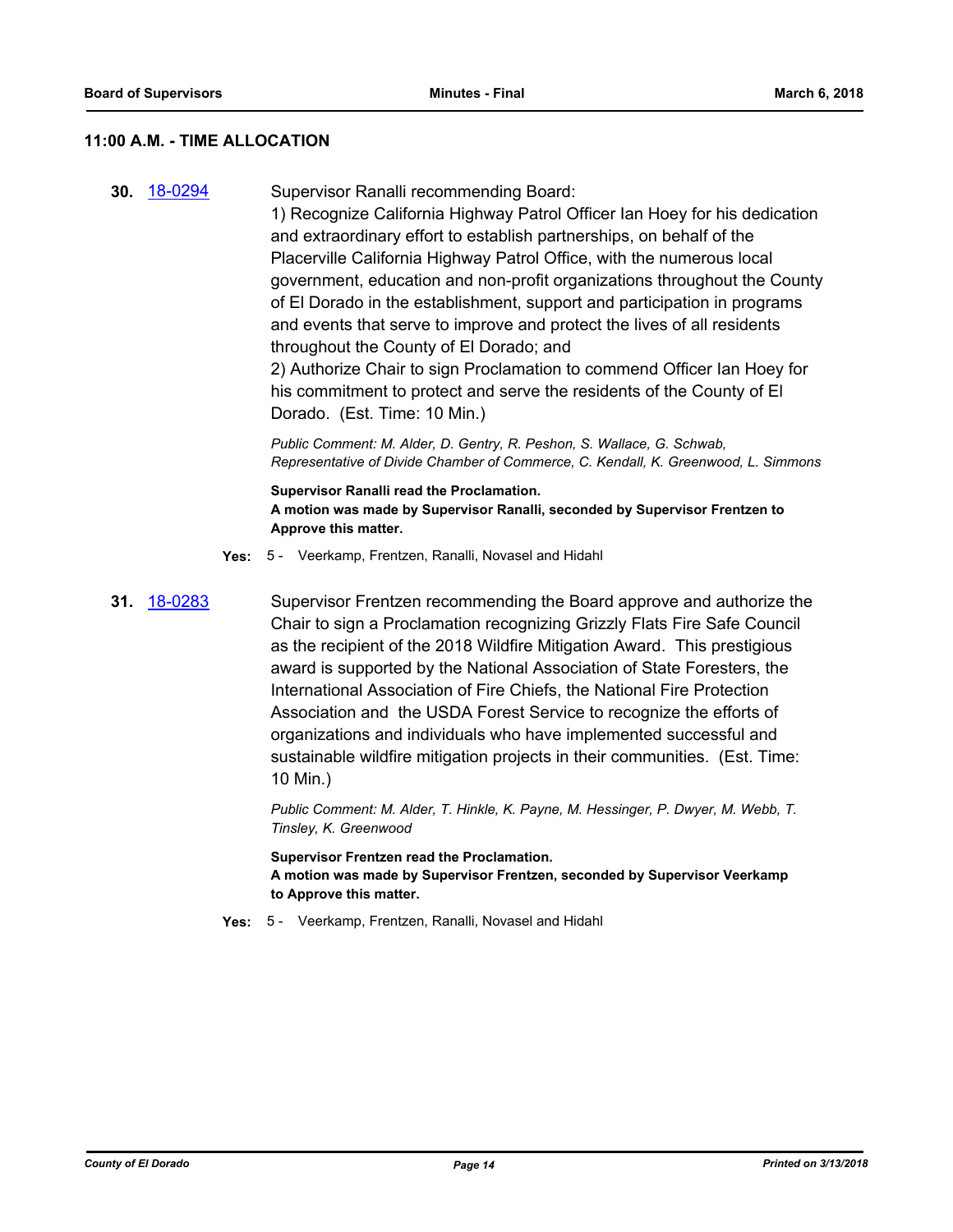#### **2:00 P.M. - TIME ALLOCATION**

**32.** [18-0148](http://eldorado.legistar.com/gateway.aspx?m=l&id=/matter.aspx?key=23490) HEARING - To consider an appeal submitted by Lake Tahoe Accommodations to determine whether findings of the Vacation Home Rental Administrative Hearing Officer are supported by substantial evidence. Vacation Home Rental addresses related to this hearing are 1240 Pine Valley Road and 1845 Susquehana Drive in the unincorporated area of South Lake Tahoe. (Est. Time: 30 Min.)

> Public comment on this matter is restricted to the specific appeal as agendized.

*Pulbic Comment: R. Young*

**Supervisor Ranalli opened the public hearing. A motion was made by Supervisor Veerkamp, seconded by Supervisor Frentzen to deny the appeal and uphold the findings of the Vacation Home Rental Administrative Hearing Officer based upon the facts and the evidence presented to the Board of Supervisors.**

- **Yes:** 3 Veerkamp, Frentzen and Ranalli
- **Noes:** 2 Novasel and Hidahl

#### **2:30 P.M. - TIME ALLOCATION**

**33.** [18-0337](http://eldorado.legistar.com/gateway.aspx?m=l&id=/matter.aspx?key=23680) HEARING - To consider an appeal submitted by Richard Young to determine whether findings of the Vacation Home Rental Administrative Hearing Officer are supported by substantial evidence. Vacation Home Rental address related to this hearing is 2541 Copper Way in the unincorporated area of South Lake Tahoe. (Est. Time: 30 Min.)

> Public comment on this matter is restricted to the specific appeal as agendized.

**Supervisor Ranalli opened the public hearing.**

**A motion was made by Supervisor Novasel, seconded by Supervisor Veerkamp to:**

**1) Uphold the findings of the Vacation Home Rental Administrative Hearing Officer regarding the occupancy violation based upon the facts and the evidence presented to the Board of Supervisors;** 

**2) Deny the findings of the Vacation Home Rental Administrative Hearing Officer regarding the noise violations based upon the facts and evidence presented to the Board of Supervisors; and** 

**3) Order staff to return the fine paid regarding the noise violations.**

- **Yes:** 4 Veerkamp, Frentzen, Ranalli and Novasel
- **Noes:** 1 Hidahl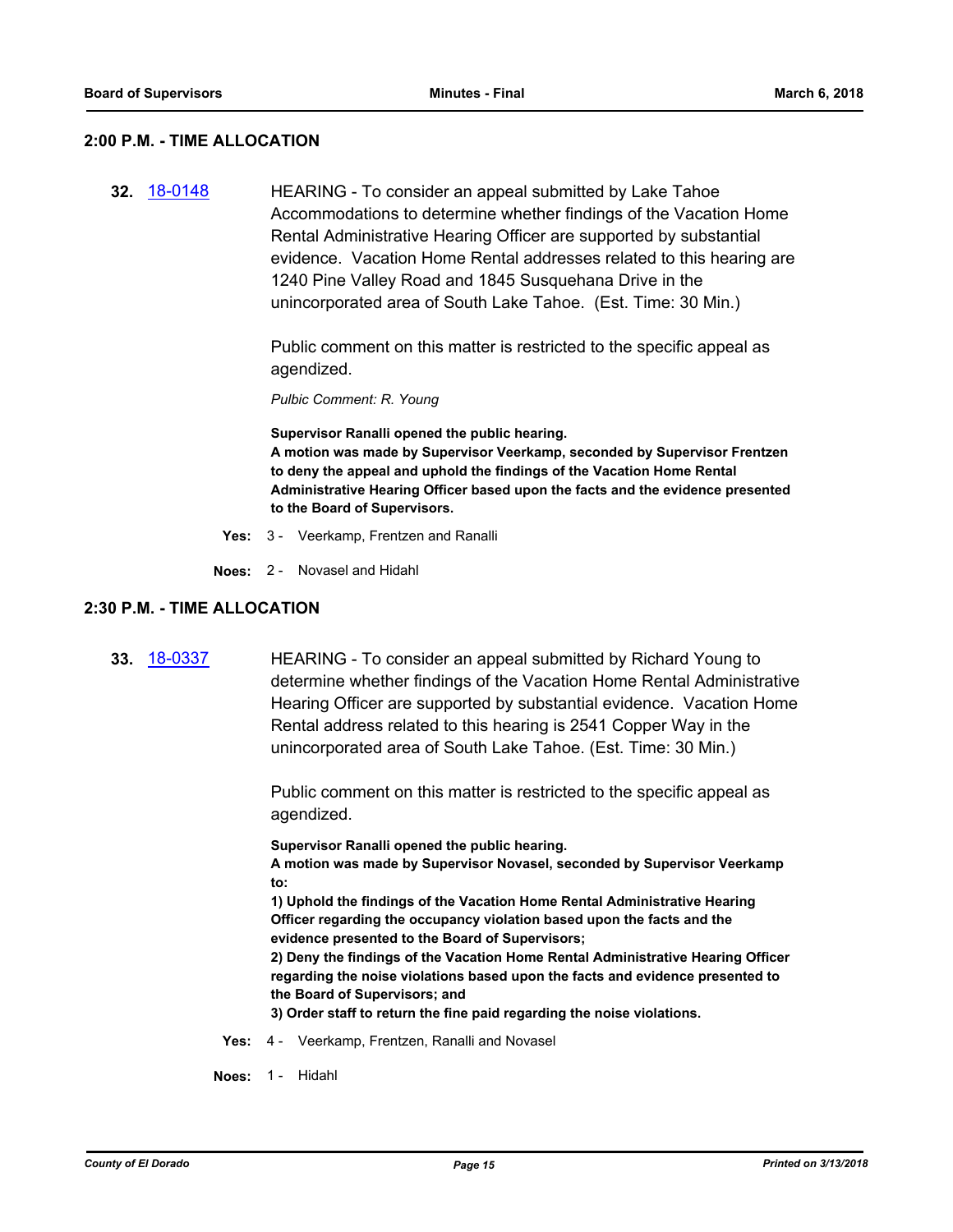# **ITEMS TO/FROM SUPERVISORS**

| Supervisor Frentzen reported on the following:                   |
|------------------------------------------------------------------|
| Local Agency Formation Committee budget and legislative meeting. |
| Senior Ad Hoc meeting.                                           |
| El Dorado Transit and Transportation meeting.                    |
| Crab feed fundraising event in Cameron Park.                     |
| Snowline Hospice grand opening.                                  |
| Supervisor Veerkamp reported on the following:                   |
| Interagency meeting with City of Folsom                          |
| Interagency meeting with City of Placerville.                    |
| Youth Commission meeting.                                        |
| Washington D.C. trip.                                            |
| El Dorado Transit and Transportation meeting.                    |
| Meet and greet with tribal council representatives.              |
| Supervisor Novasel reported on the following:                    |
| Tahoe Regional Planning Agency meeting.                          |
| Governing Board Tahoe Regional Planning Agency meeting.          |
| Ad Hoc Cannabis meeting.                                         |
| Round table discussion in Pollock Pines.                         |
| Traffic in Meyers discussion.                                    |
| Supervisor HIdahl reported on the following:                     |
| South East Connect Joint Powers Authority meeting.               |
| <b>California State Association of Counties meeting.</b>         |
| <b>School Board meeting.</b>                                     |
| <b>Community Council meeting.</b>                                |
| Supervisor Ranalli reported on the following:                    |
| Ad Hoc Cannabis meeting.                                         |
| Georgetown Rotary crab feed.                                     |
| Ponderosa Interchange discussion.                                |
| HUB 4 ribbon cutting.                                            |

# **CAO UPDATE**

**Don Ashton, Chief Administrative Officer, reported on the following: Tahoe Regional Planning Agency meeting. March 14, 2018 meeting regarding homelessness and how the County is responding.**

# **ADJOURNED AT 4:44 P.M.**

**AQUA conference.**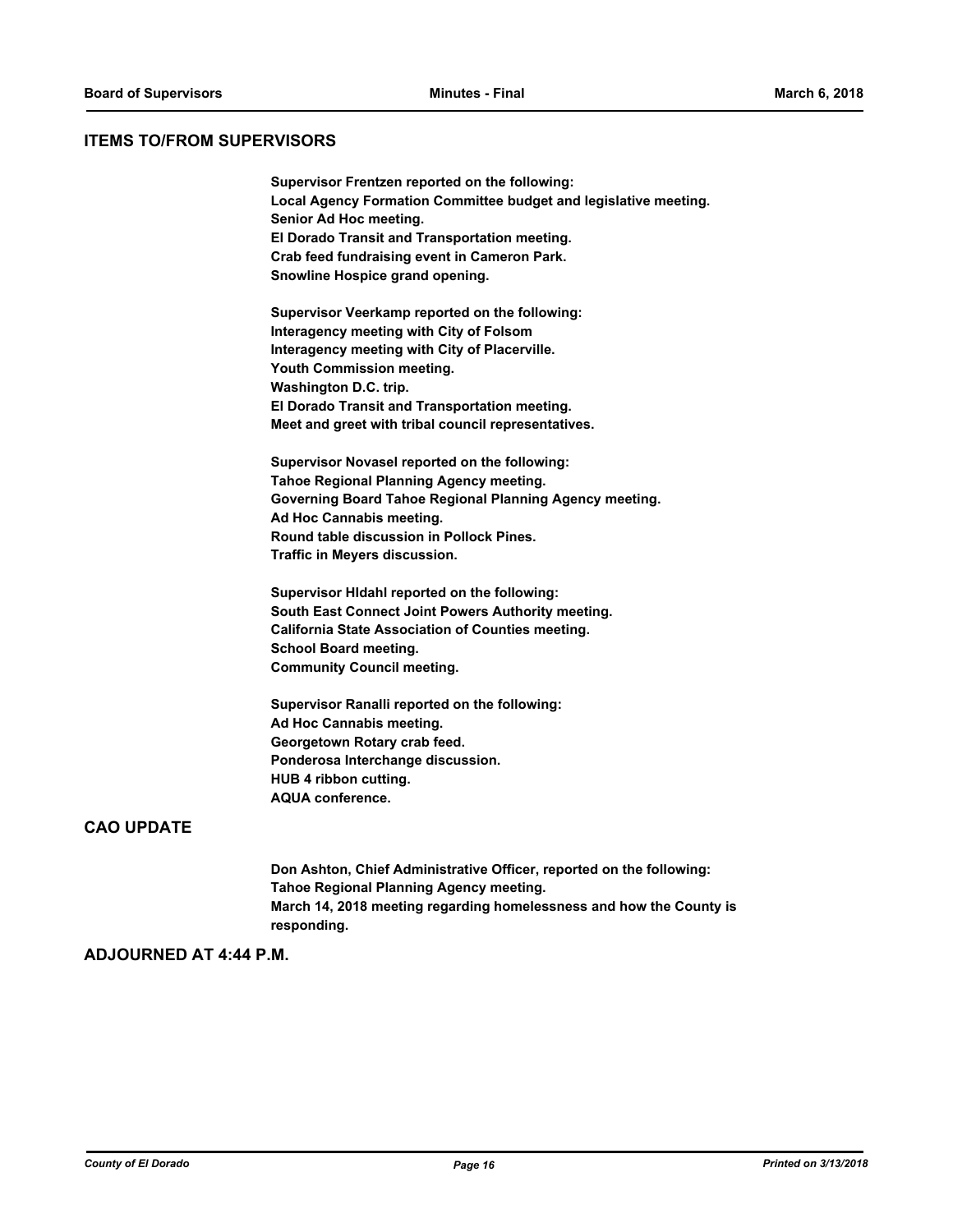# **CLOSED SESSION**

**34.** [18-0290](http://eldorado.legistar.com/gateway.aspx?m=l&id=/matter.aspx?key=23633) **Pursuant to Government Code Section 54957- Public Employee Performance Evaluation.** Title: Director of Planning & Building. (Est. Time: 20 Min.)

**No action reported. All five Supervisors participated.**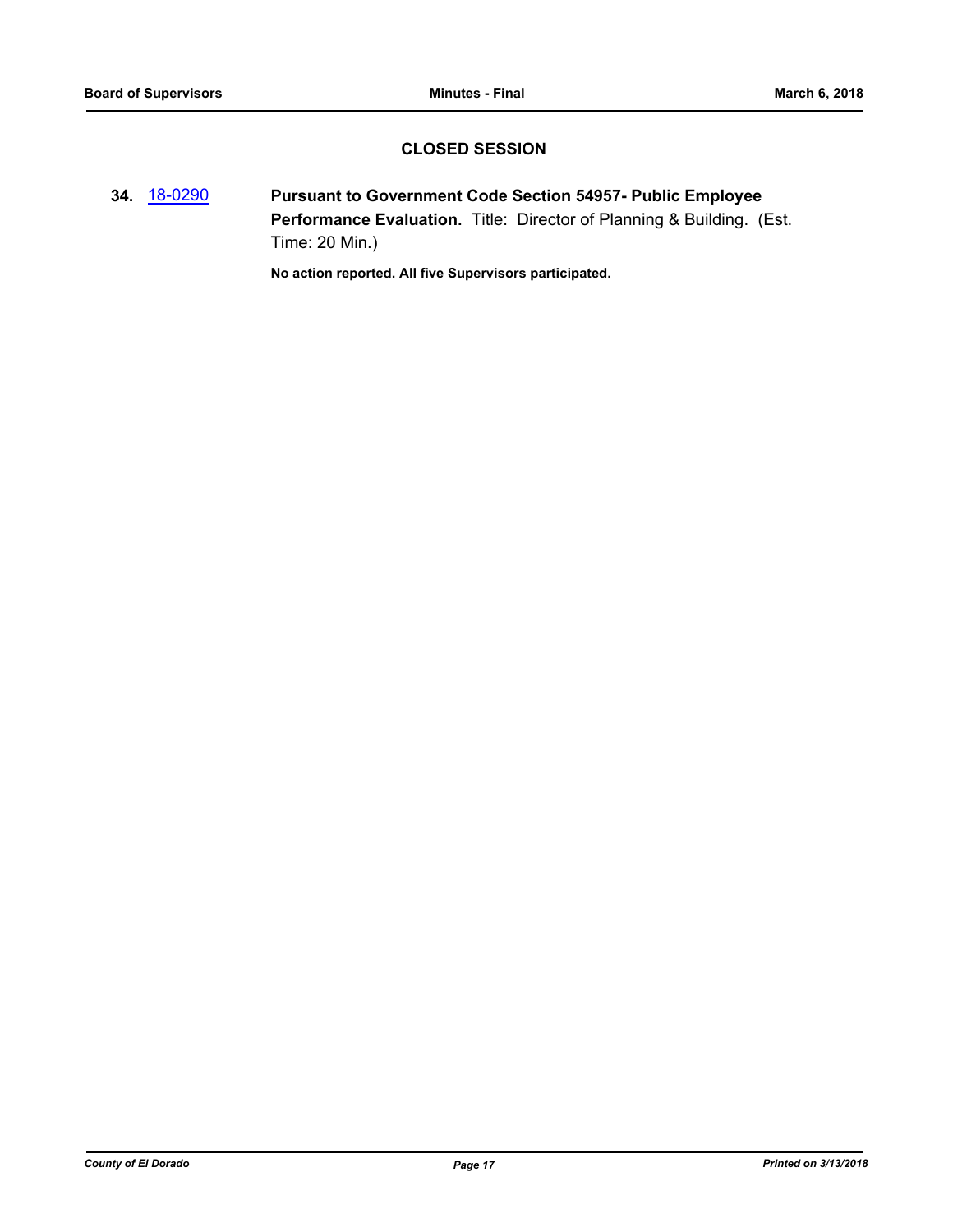On August 19, 2003, the Board adopted the following protocol: It is a requirement that all speakers, County staff and the public, when approaching the podium to make a visual presentation to the Board of Supervisors, must provide the Clerk with the appropriate number of hard copies of the presentation for Board members and the audience.

Digital Recordings of regular, Tuesday Board of Supervisors meeting are BROADCAST ON CABLE TV as follows:

West Slope - Comcast - Channel 15, Wednesday at 1:00 P.M. (day after Tuesday meeting) and Tuesday at 7:00 A.M. (One week after previous Tuesday Meeting)